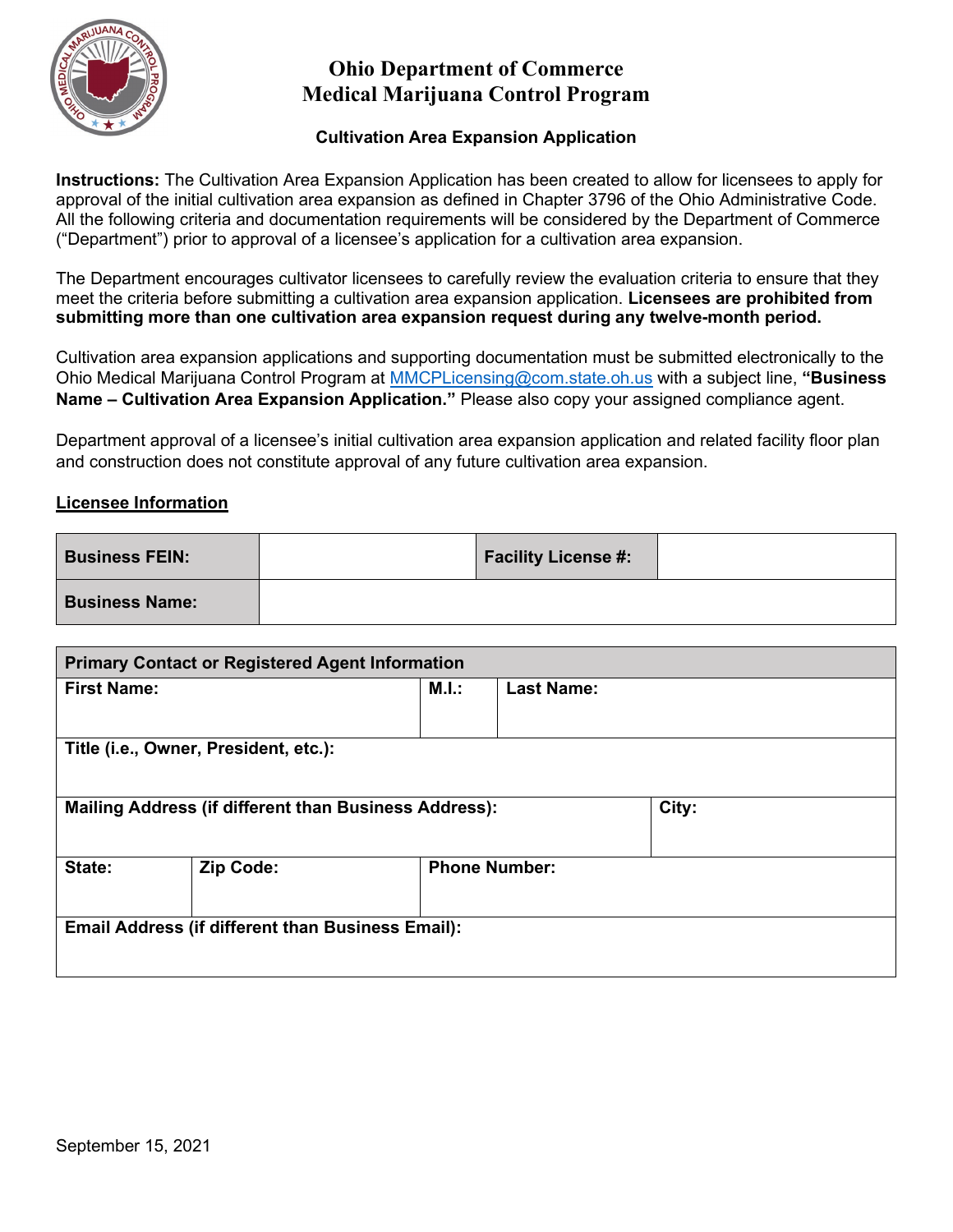

## **Expansion Plan**

Pursuant to Ohio Admin. Code 3796:2-1-09(B) each cultivator seeking to expand its marijuana cultivation area shall submit an expansion plan, which, at a minimum, shall include the following:

(1) Include plans and specifications for the expansion or alteration in accordance with rule [3796:2-1-02](https://codes.ohio.gov/ohio-administrative-code/rule-3796:2-1-02) of the Administrative Code that demonstrate compliance with the requirements of the rules adopted by the board of building standards pursuant to Chapters 3781. and 3791. of the Revised Code and the rules adopted by the state fire marshal pursuant to sections [3737.82](https://codes.ohio.gov/ohio-revised-code/section-3737.82) and [3737.86](https://codes.ohio.gov/ohio-revised-code/section-3737.86) of the Revised Code;

(2) Propose a timeline for completion of the proposed expansion, which, if approved, will become a mandatory condition;

(3) Demonstrate a history of compliance with Chapter 3796. of the Revised Code and the rules promulgated in accordance with Chapter 3796. of the Revised Code, which includes a history of enforcement actions and sanctions issued by the department or law enforcement against the cultivator;

(4) Provide supporting documentation that the cultivator has consistently met the cultivation requirements under rule [3796:2-1-07](https://codes.ohio.gov/ohio-administrative-code/rule-3796:2-1-07) of the Administrative Code; and

(5) Demonstrate to the department that the proposed expansion meets the applicable requirements of rule [3796:2-1-02](https://codes.ohio.gov/ohio-administrative-code/rule-3796:2-1-02) of the Administrative Code and that the cultivator will remain in compliance with Chapter 3796. of the Revised Code and the rules promulgated in accordance with Chapter 3796. of the Revised Code, if the expansion is permitted.

Licensee cultivation area expansion plans can be submitted with the application in a separate document titled **"Business Name – Expansion Plan."**

### **Compliance with Licensure Requirements**

I certify, to the best of my knowledge, that the following statements are true as of the date of this application:

 The licensee has been operational, meaning plants tagged in the Department's inventory tracking system (Metrc), for at least one year.

 The licensee is reasonably utilizing the full allowable marijuana cultivation area of twenty-five thousand square feet for Level I cultivators and three thousand square feet for Level II cultivators.

 The licensee has had no enforcement actions, including incidents of noncompliance resolved by a consent order, in which the incident occurred within one year before the date of the licensee submission under OAC 3796:2-1-09(B).

If the licensee is unable to check one of the above boxes, please provide a written explanation as to the reason.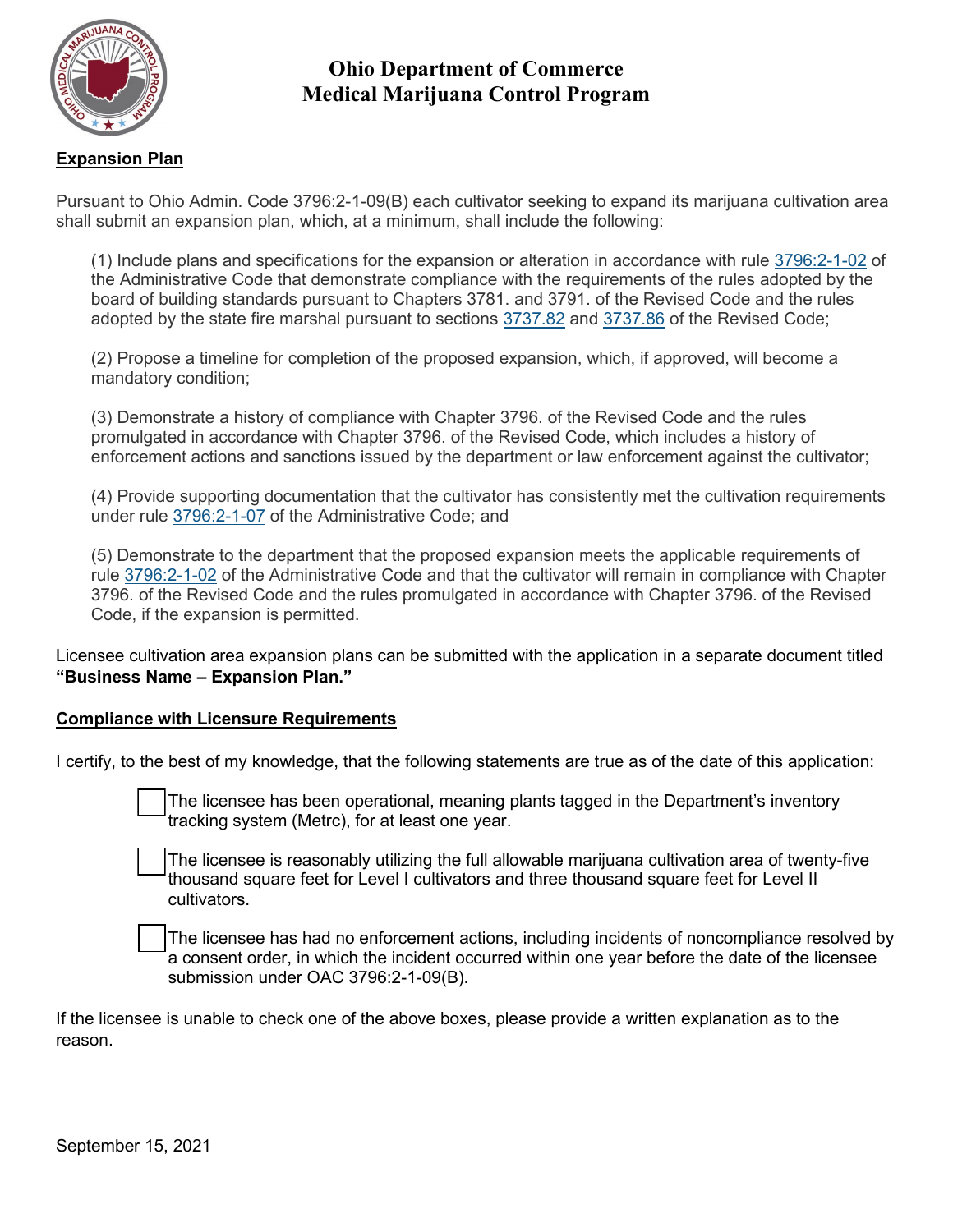

## **Other Factors Related to the Program**

**Narrative:** The cultivator licensee must provide a narrative and any supporting documentation demonstrating a need for additional cultivation capacity, including production and distribution of plant material to processors and dispensaries.

|--|

**Inventory Review:** In addition to the licensee narrative, the Department also will consider the amount of cultivator licensee harvested plant material that has not been transferred to processors or dispensaries as well as the dates of harvest of stored plant material. Cultivator licensees with fifty pounds or more inventory of any plant material that exceeds one year from the date of harvest may not receive approval of a cultivation area expansion.

### **Trade Secret Information**

- The undersigned is an Applicant for a cultivation area expansion of an existing medical marijuana cultivator license. The Applicant understands that the Department of Commerce is an entity of the State of Ohio and any documents or information submitted to the State of Ohio may be disclosed by the State pursuant to an Ohio Public Records Act request.
- While the Ohio Public Records Act permits certain exclusions from disclosure Applicant understands the State makes no guarantee or promises that such information will not be disclosed. Applicant has reviewed the Ohio Public Records Act as well as relevant case law.
- The applicant understands that the documents or information it provides to the State of Ohio will be disclosed pursuant to the Ohio Public Records Act and subject to any applicable exceptions or ancillary case law.
- Applicant understands that there are additional requirements in order to claim a trade secret or infrastructure record exception. Applicant understands that materials consisting of trade secrets or infrastructure records must be clearly marked, specifying the pages of the application submission that are to be restricted and justifying the trade secret designation or infrastructure designation for each item. Please attach a document detailing the pages and information that are to be restricted with justification for the trade secret designation or infrastructure designation for each item.